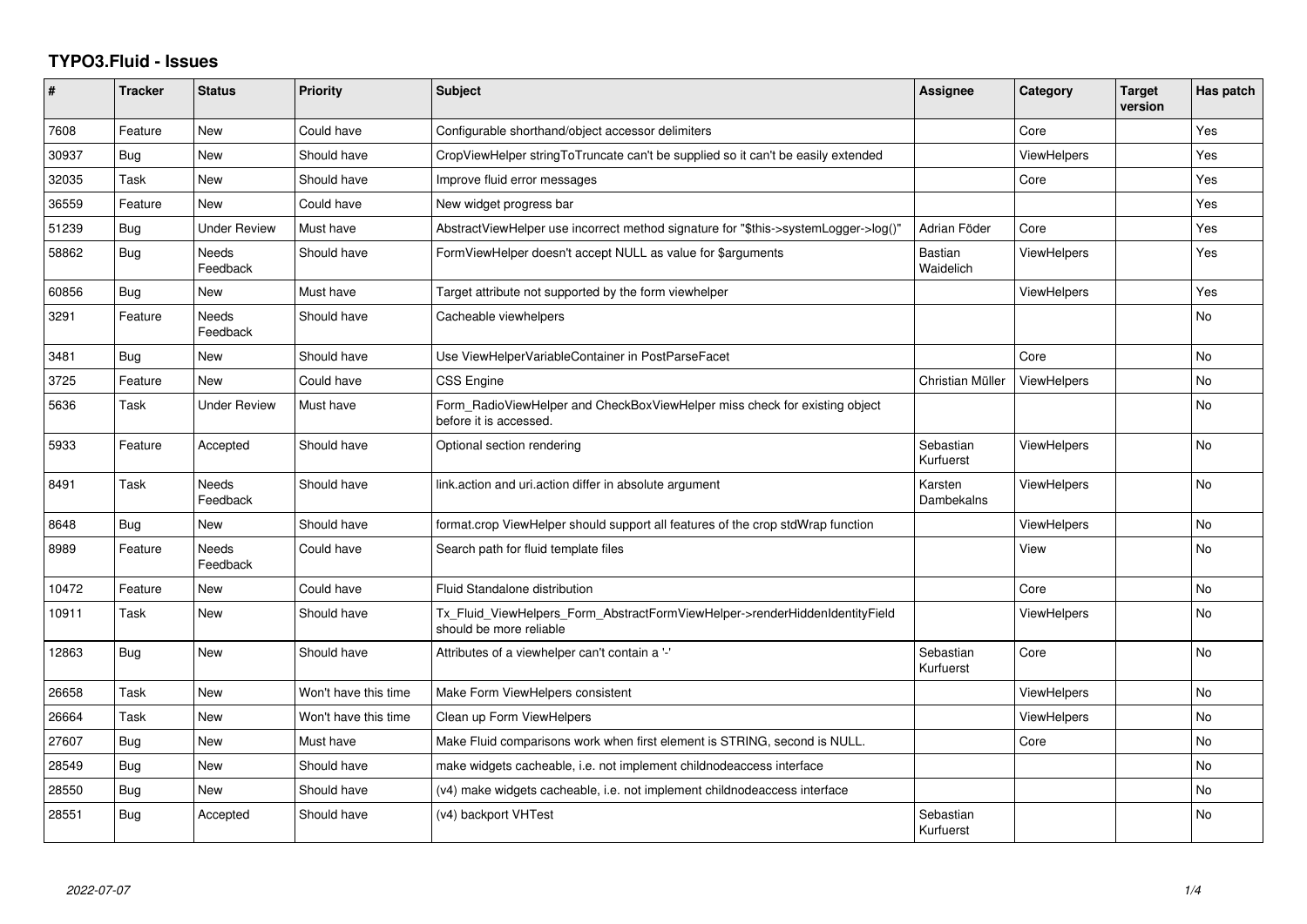| #     | <b>Tracker</b> | <b>Status</b>       | <b>Priority</b> | <b>Subject</b>                                                                                              | <b>Assignee</b>              | Category    | <b>Target</b><br>version | Has patch |
|-------|----------------|---------------------|-----------------|-------------------------------------------------------------------------------------------------------------|------------------------------|-------------|--------------------------|-----------|
| 28552 | Bug            | New                 | Should have     | (v5) write ViewHelper test for compiled run; adjust functional test to do two passes<br>(uncached & cached) |                              |             |                          | No        |
| 28553 | Bug            | New                 | Should have     | improve XHProf test setup                                                                                   |                              |             |                          | No        |
| 28554 | Bug            | New                 | Should have     | (v4) implement feature flag to disable caching                                                              |                              |             |                          | No        |
| 30555 | Feature        | New                 | Could have      | Make TagBuilder more extensible                                                                             |                              | Core        |                          | No        |
| 31955 | Feature        | New                 | Should have     | f:uri.widget                                                                                                |                              | Widgets     |                          | No        |
| 33215 | Feature        | New                 | Should have     | RFC: Dynamic values in ObjectAccess paths                                                                   |                              |             |                          | No        |
| 33394 | Feature        | Needs<br>Feedback   | Should have     | Logical expression parser for BooleanNode                                                                   | <b>Tobias Liebig</b>         | Core        |                          | No        |
| 33551 | Bug            | New                 | Must have       | View helper values break out of a partial scope                                                             | Sebastian<br>Kurfuerst       | Core        |                          | No        |
| 33628 | Bug            | Needs<br>Feedback   | Must have       | Multicheckboxes (multiselect) for Collections don't work                                                    | Christian Müller             | ViewHelpers |                          | <b>No</b> |
| 34309 | Task           | New                 | Could have      | Unknown ViewHelpers cause exception - should be handled more graceful                                       |                              | ViewHelpers |                          | No        |
| 34682 | Bug            | <b>Under Review</b> | Should have     | Radio Button missing checked on validation error                                                            |                              | ViewHelpers |                          | No        |
| 36410 | Feature        | New                 | Should have     | Allow templates to send arguments back to layout                                                            |                              | ViewHelpers |                          | No        |
| 36655 | Bug            | New                 | Should have     | <b>Pagination Links</b>                                                                                     |                              | Widgets     |                          | No        |
| 36662 | Bug            | Needs<br>Feedback   | Should have     | Checked state isn't always correct when property is collection                                              | Kevin Ulrich<br>Moschallski  | ViewHelpers | 1.1.1                    | No        |
| 37095 | Feature        | New                 | Should have     | It should be possible to set a different template on a Fluid TemplateView inside an<br>action               | Christopher<br><b>Hlubek</b> |             |                          | No        |
| 37619 | Bug            | New                 | Should have     | Fatal Error when using variable in name attribute of Section ViewHelper                                     |                              | ViewHelpers |                          | No        |
| 38130 | Feature        | New                 | Should have     | Checkboxes and multiple select fields should have an assignable default value                               |                              |             |                          | No        |
| 38369 | Bug            | New                 | Must have       | Resource ViewHelpers should not fall back to request package                                                |                              | View        |                          | No        |
| 39936 | Feature        | New                 | Should have     | registerTagAttribute should handle default values                                                           |                              | ViewHelpers |                          | No        |
| 39990 | Bug            | New                 | Should have     | Same form twice in one template: hidden fields for empty values are only rendered<br>once                   |                              | Core        |                          | No        |
| 40064 | Bug            | New                 | Must have       | Multiselect is not getting persisted                                                                        |                              | ViewHelpers |                          | No        |
| 40081 | Feature        | New                 | Should have     | Allow assigned variables as keys in arrays                                                                  |                              |             |                          | No        |
| 40998 | Bug            | <b>Under Review</b> | Should have     | Missing parent request namespaces in form field name prefix                                                 | Sebastian<br>Kurfuerst       | ViewHelpers | 1.1.1                    | No        |
| 42397 | Feature        | New                 | Should have     | Missing viewhelper for general links                                                                        |                              |             |                          | No        |
| 42743 | Task           | New                 | Should have     | Remove inline style for hidden form fields                                                                  |                              |             |                          | No        |
| 43071 | Task           | New                 | Should have     | Remove TOKENS for adding fallback teplates in B                                                             |                              |             |                          | No        |
| 43072 | Task           | New                 | Should have     | Remove TOKENS for adding templates fallback in Backporter                                                   |                              | View        |                          | No        |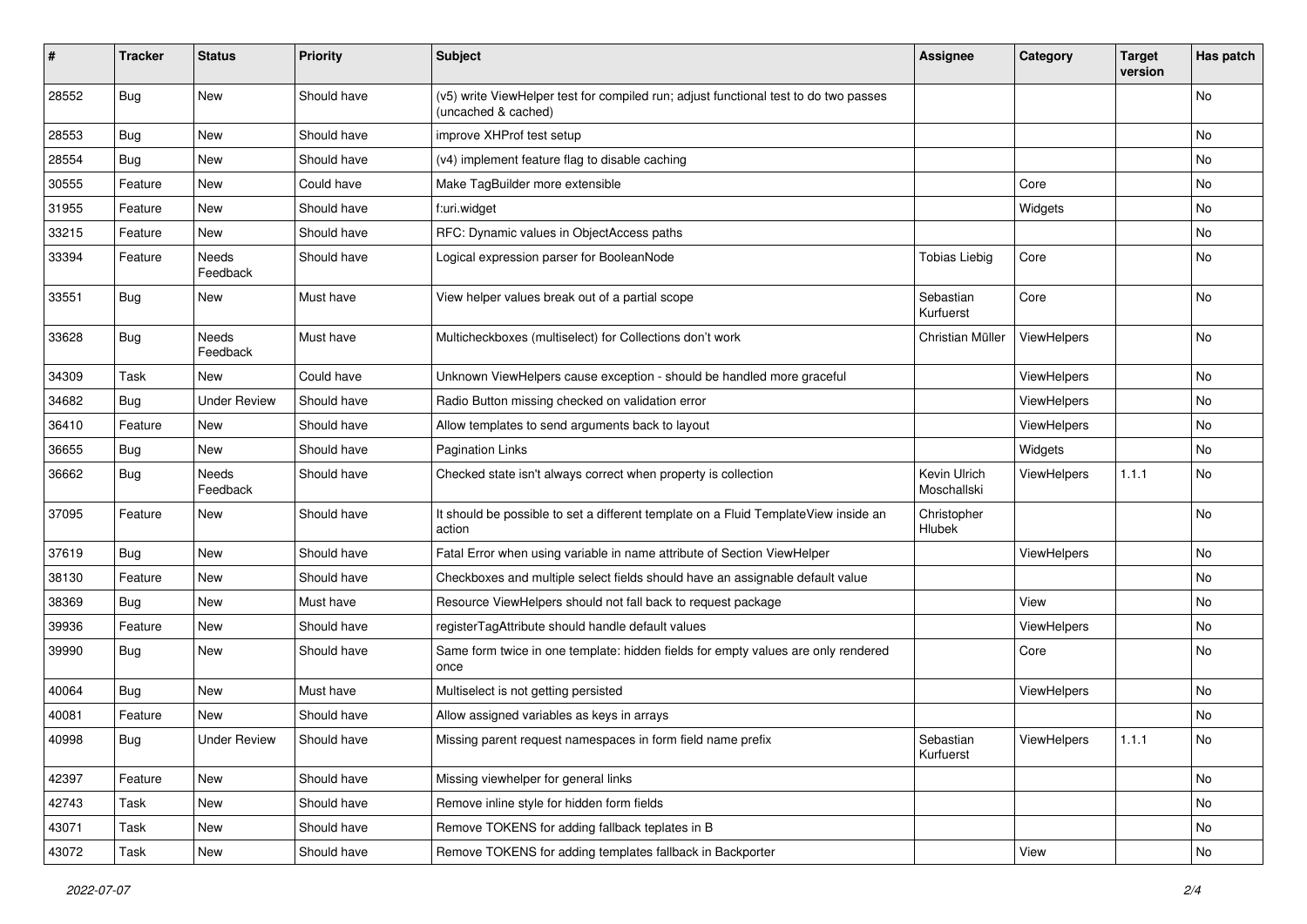| ∦     | <b>Tracker</b> | <b>Status</b>       | <b>Priority</b> | <b>Subject</b>                                                                        | <b>Assignee</b>       | Category    | <b>Target</b><br>version | Has patch |
|-------|----------------|---------------------|-----------------|---------------------------------------------------------------------------------------|-----------------------|-------------|--------------------------|-----------|
| 43346 | Feature        | <b>Under Review</b> | Should have     | Allow property mapping configuration via template                                     | Karsten<br>Dambekalns | ViewHelpers | 2.1                      | No        |
| 44234 | <b>Bug</b>     | <b>Under Review</b> | Should have     | selectViewHelper's sorting does not respect locale collation                          |                       | ViewHelpers | 2.1                      | No.       |
| 45153 | Feature        | New                 | Should have     | f:be.menus.actionMenuItem - Detection of the current select option is insufficient    |                       |             |                          | No        |
| 45384 | Bug            | New                 | Must have       | Persisted entity object in widget-configuration cannot be deserialized (after reload) |                       | Widgets     | 2.0.1                    | No        |
| 45394 | Task           | New                 | Should have     | Forwardport Unit test for standalone view                                             |                       | View        |                          | No        |
| 46091 | Task           | Needs<br>Feedback   | Should have     | Show source file name and position on exceptions during parsing                       |                       |             |                          | No        |
| 46257 | Feature        | <b>Under Review</b> | Should have     | Add escape sequence support for Fluid                                                 |                       | Core        |                          | No.       |
| 46289 | <b>Bug</b>     | Needs<br>Feedback   | Should have     | Enable Escaping Interceptor in XML request format                                     |                       | View        | 2.0.1                    | No        |
| 46545 | Feature        | New                 | Should have     | Better support for arrays in options of SelectViewHelper                              |                       |             |                          | No        |
| 47006 | Bug            | <b>Under Review</b> | Should have     | widget identifier are not unique                                                      |                       |             |                          | No        |
| 47669 | Task           | New                 | Should have     | FormViewHelper does not define the default request method                             |                       |             |                          | No        |
| 49038 | Bug            | New                 | Must have       | form.select does not select the first item if prependOptionValue is used              |                       |             |                          | No        |
| 49600 | Bug            | New                 | Should have     | f:form tag shown as a HTML on frontend                                                |                       | ViewHelpers |                          | No        |
| 49756 | Feature        | <b>Under Review</b> | Should have     | Select values by array key in checkbox viewhelper                                     |                       |             |                          | No        |
| 50888 | Bug            | <b>Under Review</b> | Should have     | WSOD by changing name of section and if Fluid caches are generated                    |                       |             |                          | No        |
| 51100 | Feature        | New                 | Must have       | Links with absolute URI should have the option of URI Scheme                          |                       | ViewHelpers |                          | No        |
| 51277 | Feature        | New                 | Should have     | ViewHelper context should be aware of actual file occurrence                          |                       |             |                          | No        |
| 52419 | <b>Bug</b>     | New                 | Should have     | Wrong PHPDocs notation for default value inline f:translate viewhelper                |                       |             | 2.0                      | No        |
| 52591 | <b>Bug</b>     | <b>New</b>          | Should have     | The Pagination Widget broken for joined objects                                       |                       |             |                          | No.       |
| 52640 | Feature        | <b>Under Review</b> | Should have     | Create an UnlessViewHelper as opposite to the IfViewHelper                            | Marc Neuhaus          |             |                          | No        |
| 53806 | <b>Bug</b>     | <b>Under Review</b> | Should have     | Paginate widget maximumNumberOfLinks rendering wrong number of links                  | Bastian<br>Waidelich  | Widgets     |                          | No        |
| 54195 | Task           | New                 | Should have     | Rename and move FormViewHelper's errorClass value, currently 'f3-form-error'          | Adrian Föder          | ViewHelpers |                          | No        |
| 54284 | Bug            | New                 | Should have     | Default Option for Switch/Case VH                                                     |                       | ViewHelpers |                          | No        |
| 55008 | Bug            | <b>Under Review</b> | Should have     | Interceptors should be used in Partials                                               | Christian Müller      |             |                          | No        |
| 56237 | Task           | New                 | Should have     | in-line (Condition) View Helpers should not evaluate on parsing                       |                       |             |                          | No.       |
| 57885 | <b>Bug</b>     | New                 | Must have       | Inputs are cleared from a second form if the first form produced a vallidation error  |                       |             |                          | No        |
| 58921 | <b>Bug</b>     | New                 | Should have     | f:form.* VHs crash if NOT inside f:form but followed by f:form                        |                       |             |                          | No        |
| 58983 | Bug            | New                 | Should have     | format.date does not respect linebreaks and throws exception                          |                       |             |                          | No        |
| 59057 | <b>Bug</b>     | <b>Under Review</b> | Must have       | Hidden empty value fields shoud be disabled when related field is disabled            | Bastian<br>Waidelich  | ViewHelpers |                          | No        |